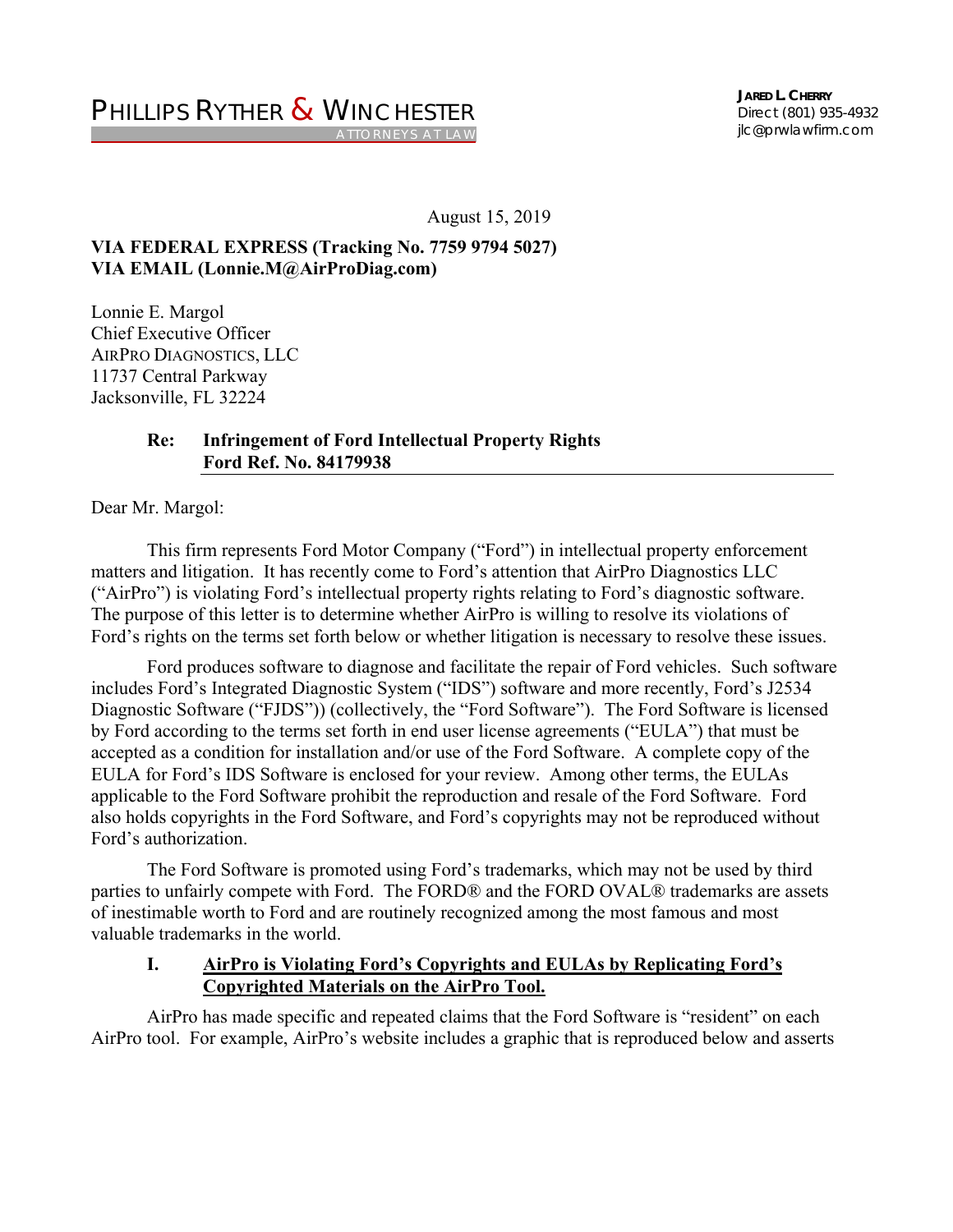Lonnie E. Margol AIRPRO DIAGNOSTICS, LLC August 15, 2019 Page 2 of 9

that "OEM Scan Tool Software Applications [are] resident directly on the AirPro Tool."<sup>1</sup> This statement is accompanied by an unauthorized reproduction of Ford's world-famous FORD OVAL® trademark.



 AirPro's replication of the Ford Software on the AirPro tool constitutes a violation of the applicable EULA. AirPro is violating the EULA in at least two specific ways. First, the EULA specifically excludes any "right to assign, sell, lease, loan or otherwise transfer [the] Product in whole or in part to a third party." Despite this prohibition, AirPro's above-depicted advertising materials explicitly claim that each AirPro tool includes an unauthorized copy of Ford's IDS Software and that the copied software is "resident directly on the AirPro tool."

 Second, the EULA limits use of IDS to "internal use on Your premises for the direct repair of a vehicle and for no other purpose." The "AirPro Model" graphic shown above illustrates an AirPro technician connected through the Internet, and AirPro's website states:

The AirPro is remotely accessed by Wi-Fi, Ethernet cable or cellular internet access. This method allows our ASE certified diagnostic specialists to remotely log into the tool and take control to select the appropriate software and functionality needed for the vehicle connected.

<sup>&</sup>lt;sup>1</sup> https://airprodiagnostics.com/difference-airpro-astech/ (including graphic depicting "AirPro Model") (emphasis in original).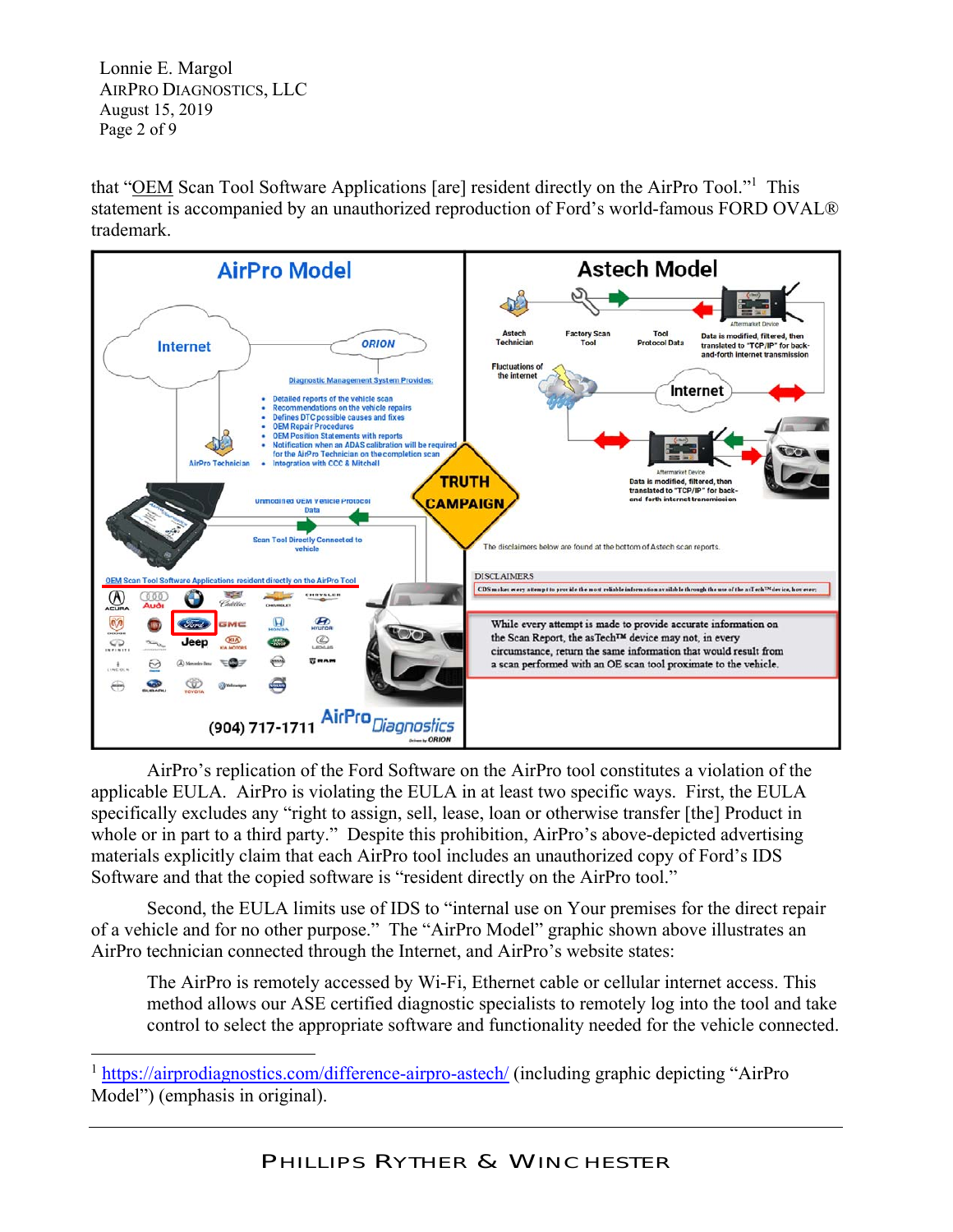Lonnie E. Margol AIRPRO DIAGNOSTICS, LLC August 15, 2019 Page 3 of 9

> The remote technician performs the procedures needed for pre- or post-repair scan analysis, diagnostic functions, system calibrations or module programming in conjunction with available OEM and aftermarket service information sources.<sup>2</sup>

In violation of the EULA, AirPro is using the AirPro tool to perform scans through the Internet and deriving revenue based on the unauthorized reproduction of Ford's software.

 With regard to module programming, AirPro's website claims that its product uses "live OEM software loaded onto the AirPro,"<sup>3</sup> and displays an invoice for Ford's FJDS Software.<sup>4</sup> Notably, the "Activation Code Instructions" included on the invoice and reproduced on AirPro's website states:

Licensing activation codes are unique between software platforms and a[n] activation code can only be activated on one PC at any given time. Once the diagnostic software is loaded onto the PC, the user must enter the activation to begin using the software to connect to a vehicle. To activate a license connect[] the PC to the PC to the internet and enter the activation code.

AirPro is willfully violating the terms of the EULA by replicating the Ford Software on the AirPro tool, and by this letter Ford demands that AirPro cease and desist from such violations.

# **II. AirPro's Scan Reports Include Text Copied Verbatim from Ford's U.S. Copyright Reg. No. TX-8-103-126.**

 In addition to the above-described violations of the EULA, the detailed procedures for repairs included in Ford's IDS are protected by copyrights belonging to Ford. Ford holds U.S. Copyright Reg. No. TX-8-103-126 (the "Mnemonics Registration"), which includes the text displayed on the user interface for IDS. A copy of the deposit for the Mnemonics Registration is enclosed for your review. The inclusion of content from IDS into reports generated and transmitted by AirPro to its customers violates Ford's copyrights. The "Completion Scan" provided on the "Example Scan Reports" page of AirPro's website, which also displays an unauthorized reproduction of the FORD OVAL® trademark, shows conclusively that AirPro is violating Ford's copyrights. For example, the "AirPro Diagnostics Scan Report" for a 2015 F-150 vehicle posted to AirPro's website<sup>5</sup> includes text copied verbatim from Ford's Mnemonics Registration, as shown below. We have no doubt that inspection of other "scan reports" would also be copied verbatim from Ford's Mnemonics Registration.

<sup>&</sup>lt;sup>2</sup> See https://airprodiagnostics.com/why-choose-airpro/.<br><sup>3</sup> See https://airprodiagnostics.com/difference-airpro-ast.

<sup>&</sup>lt;sup>3</sup> See https://airprodiagnostics.com/difference-airpro-astech/.

<sup>&</sup>lt;sup>4</sup> See image available at https://i1.wp.com/airprodiagnostics.com/wp-

content/uploads/2019/01/Sampling-of-OEM-Subscriptions.png?ssl=1 (illustrating Ford's Order No. 194944).

<sup>&</sup>lt;sup>5</sup> See http://airprodiagnostics.com/wp-content/uploads/2016/08/AirProScan-L8E8.pdf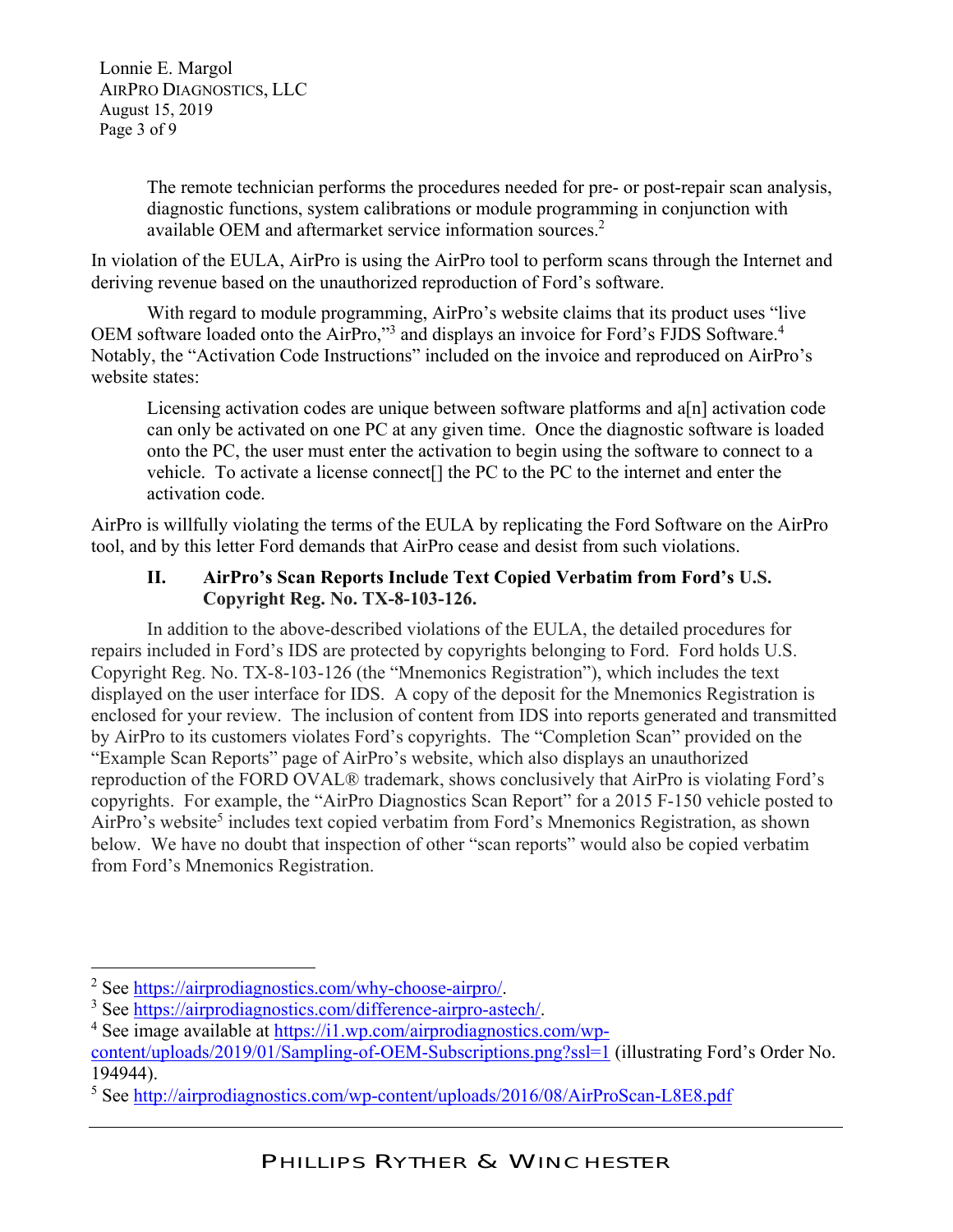Lonnie E. Margol AIRPRO DIAGNOSTICS, LLC August 15, 2019 Page 4 of 9

| Copied Text                                       | Ford's Mnemonic      | Page in<br>Deposit |
|---------------------------------------------------|----------------------|--------------------|
| Door Handle Switch Circuit Short to Battery       | MRDB B1444           | 952                |
| Wiper Park Sense Circuit Short to Battery         | <b>MRDB B1449</b>    | 952                |
| Video Encoder Bus Signal Erratic Message Failures | MRDB B115E\$I        | 949                |
| Lost Communication With Door Control Module B     | <b>MRDB U0200\$I</b> | 994                |
| Auxillary 1 Input Circuit Short to Ground         | MRDB B108A\$I        | 947                |

AirPro's scan report precisely copies idiosyncrasies present in Ford's Mnemonics registration. Such idiosyncrasies include the spelling of the word "Auxillary" in Mnemonic MRDB B108A\$I, and capitalization of the first letter of the word "With" in Mnemonic MRDB U0200\$I. It is well established that copying of such idiosyncrasies constitutes powerful, if not conclusive evidence of copying. *Hayden v. Chalafant Press*, 281 F.2d 543, 548 (9th Cir. 1960) (Duplication of "common errors" is among "the most persuasive proofs of copying, second only to direct evidence of copying"); *Eckes v. Card Prices Update*, 736 F.2d 859, 863 (2d Cir. 1984) ("existence of common errors in two similar works" constitutes "strongest evidence of piracy"); *Kramer Mfg. Co. v. Andrews*, 783 F.2d 421, 446 (4th Cir. 1986) (finding direct evidence of copying where defendants' program, like plaintiff's, included "a hidden legend that would appear only when the [program's] buttons were pressed in an abnormal sequence").

 A plaintiff in a copyright action involving a registered copyright may elect to recover actual damages or statutory damages of up to \$150,000.00 per work infringed and to recover attorney fees and costs incurred in litigation. 17 U.S.C. § 504. Ford has pursued claims against other diagnostic tool manufacturers for infringement of Ford's Mnemonics Registration, among other claims, and has obtained substantial recoveries.

# **III. AirPro's Use of Counterfeits of the World-Famous FORD OVAL® Trademark Infringes and Dilutes Ford's Trademark Rights.**

Ford holds numerous registrations that are infringed and diluted by AirPro's use of the FORD® trademark to promote it goods and services, including U.S. Trademark Reg. No. 3,657,596, which specifically pertains to "automobile repair and maintenance services" provided using the FORD OVAL® trademark. In cases of counterfeiting, the Lanham Act provides for statutory damages of up to \$2,000,000 or treble damages, at the election of a trademark owner. See 17 U.S.C. §§ 1117(b)-(c).

 AirPro is using Ford's world-famous FORD OVAL® trademark to promote its goods and services and to cause confusion in the market about the source, origin, and sponsorship of the AirPro tool. It is well established that such conduct constitutes trademark infringement and trademark dilution. As the Sixth Circuit has recognized, there "is no logical reason for the precise copying save an attempt to realize upon a secondary meaning that is in existence." *Esercizio v. Roberts*, 944 F.2d 1235, 1239 (6th Cir. 1991). Accordingly, confusion is presumed where the defendant misappropriates the plaintiff's precise trademarks on competing goods.<sup>6</sup> With regard to trademark dilution, the Supreme Court has

<sup>6</sup> *See, e.g., Ford Motor Co. v. Lloyd Design*, 22 F. App'x 464, 467 (6th Cir. 2001) ("[L]ikelihood of confusion is presumed when a defendant intentionally copies a trademark design 'with the intent to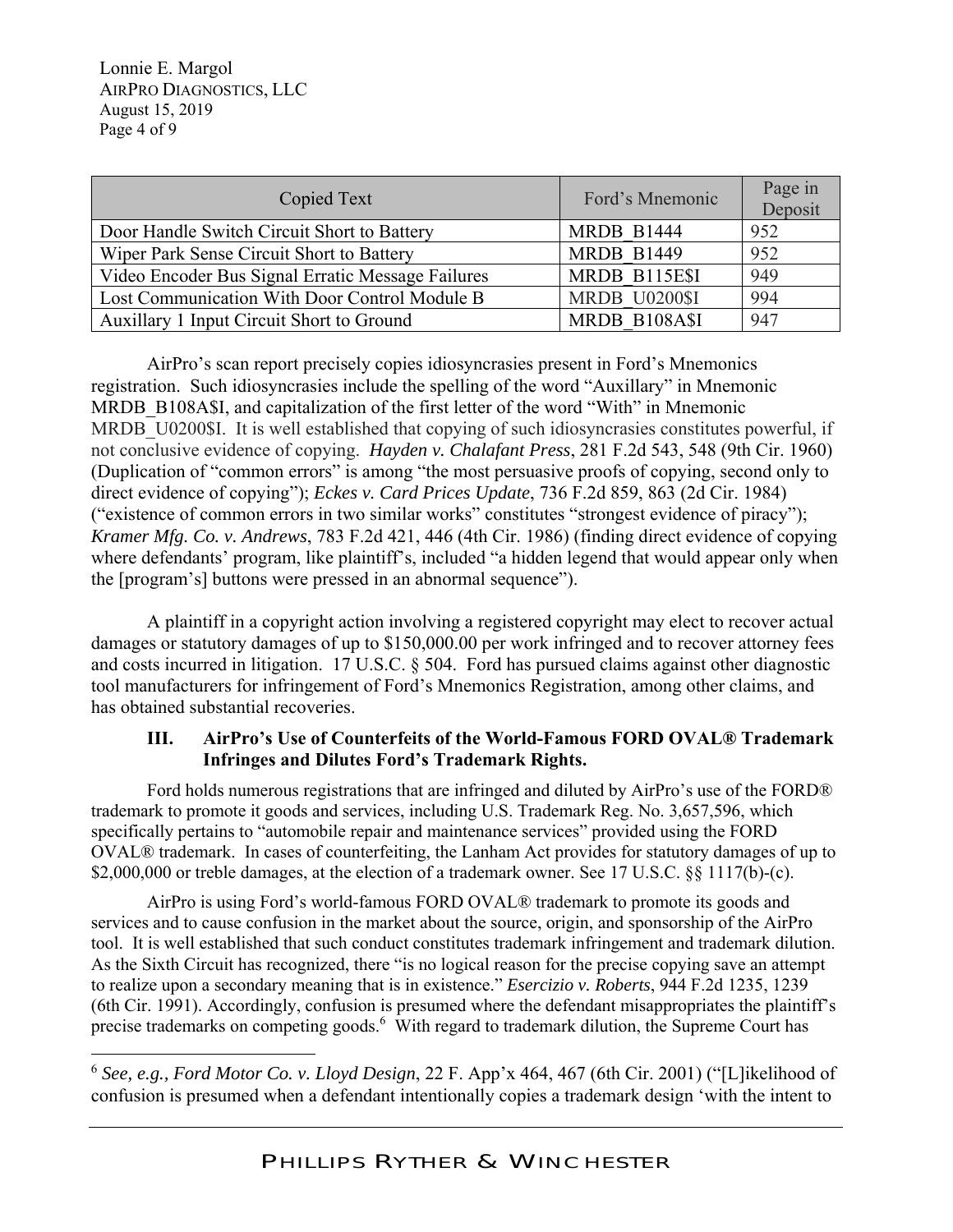Lonnie E. Margol AIRPRO DIAGNOSTICS, LLC August 15, 2019 Page 5 of 9

stated that use of an identical mark on similar goods establishes dilution as a matter of law. As stated in *Moseley v. V. Secret Catalogue, this is an "obvious case" of dilution.*<sup>7</sup>

# **IV. AirPro's Website Establishes an Intent to Profit from AirPro's Violations of Ford's Intellectual Property Rights and to Compete Unfairly with Ford and Ford's Network of Dealers by its Acts of Infringement.**

 AirPro's website asserts that its products and services are a substitute for purchasing Ford's genuine software and hardware, and boasts that AirPro "can save minimally 50% over typical dealer sublet invoice costs."8 In other words, the AirPro tool and AirPro's related services are specifically intended to allow independent repair facilities to offer the same diagnostic capabilities as Ford's dealers, but without the costs associated with the legitimate acquisition of the genuine and authorized tools that enable Ford's dealers to offer these capabilities.<sup>9</sup> AirPro's exploitation of Ford's intellectual property rights makes this case exceptional and subjects AirPro to enhanced damages.

# **V. Terms for Voluntary Resolution.**

 Ford is willing to resolve its claims up through the date of this letter on the terms set forth below:

- 1. AirPro shall provide the following information and represent and warrant that the information is a full, complete, and accurate disclosure:
	- (a) The total number of scans performed on Ford vehicles in the past six (6) years;
	- (b) The total number of unique customers for which scans of Ford vehicles were performed in the past six (6) years;
	- (c) The total revenue derived from the sale of AirPro tools to the customers identified in section 1(b), above; and

derive a benefit from the reputation of another'"); *General Motors v. Autovation Techs*., 317 F. Supp.2d 756, 761 (E.D. Mich. 2004) (presuming confusion based on use of precise replicas of GM marks).

<sup>&</sup>lt;sup>7</sup> 123 S.Ct. 1115, 1125 (2003) ("[D]irect evidence of dilution ... will not be necessary if actual dilution can reliably be proved through circumstantial evidence—the obvious case is one where the junior and senior marks are identical."). *See also Ford Motor Co. v. Heritage Mgmt.*, 911 F. Supp.2d 616, 629-30 (E.D. Tenn. 2012) (same; granting summary judgment).<br>
<sup>8</sup> https://airprodiagnostics.com/difference-airpro-astech/.<br>
<sup>9</sup> https://astech.com/news/astech2-remote-vehicle-scanning-and-diagnostics ("[The asT

scanner] is priced currently in the \$2,500 US range making it affordable to any progressive repair shop and allows that independent shop to remotely connect with OEM scan equipment, which is definitely not affordable for that independent shop.")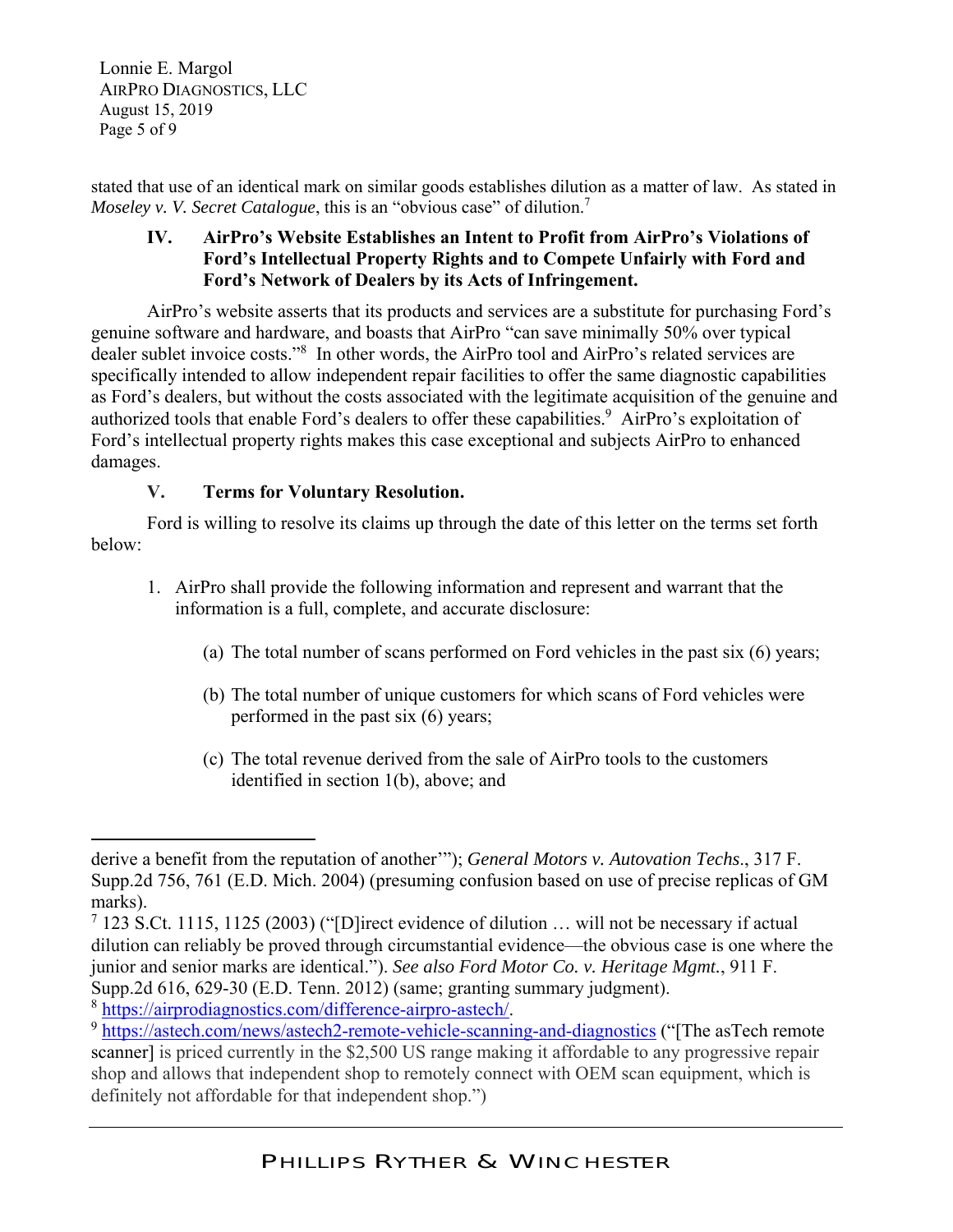Lonnie E. Margol AIRPRO DIAGNOSTICS, LLC August 15, 2019 Page 6 of 9

- (d) The total revenue derived from scans performed of Ford vehicles in the past six (6) years.
- 2. AirPro shall immediately and permanently cease and desist from all violations of the EULA associated with IDS and all unauthorized uses of all information obtained by such violations.
- 3. AirPro shall immediately and permanently cease and desist from all unauthorized uses of all copyrights owned by Ford, including dissemination of any information copied from Ford's Software into reports provided by AirPro to its customers.
- 4. AirPro shall pay to Ford damages in the amount of twenty five percent (25%) of the sum of the amounts set forth in response to items 1(c) and 1(d), above;
- 5. AirPro shall agree to liquidated damages of \$5,000,000, entry of a permanent injunction, and payment of any costs or fees incurred by Ford in the event of any violation of the terms set forth herein; and
- 6. AirPro shall agree that the foregoing terms are binding and that it shall execute a more formal and complete agreement memorializing the foregoing terms.

 In the event that AirPro fails or refuses to comply with the foregoing terms by **July 31, 2019**, we will recommend that Ford file litigation against AirPro and seek all available damages and remedies. If litigation is necessary to resolve this matter, Ford will seek to compel production of all of the information requested above in discovery.

This letter is without prejudice to all rights of Ford, including past or future damages, attorneys' fees, and to bring enforcement actions for all past or future infringement. Should you have any questions concerning Ford's position in this matter, please do not hesitate to contact me.

Sincerely,  $400-$ Jared L. Cherry

cc: Jonathan Brigman (jonathan.b@AirProDiag.com) Chuck Olsen (Chuck.O@AirProDiag.com)

Enclosures:

End-User License Agreement for IDS version 114.01. Mnemonics Copyright Deposit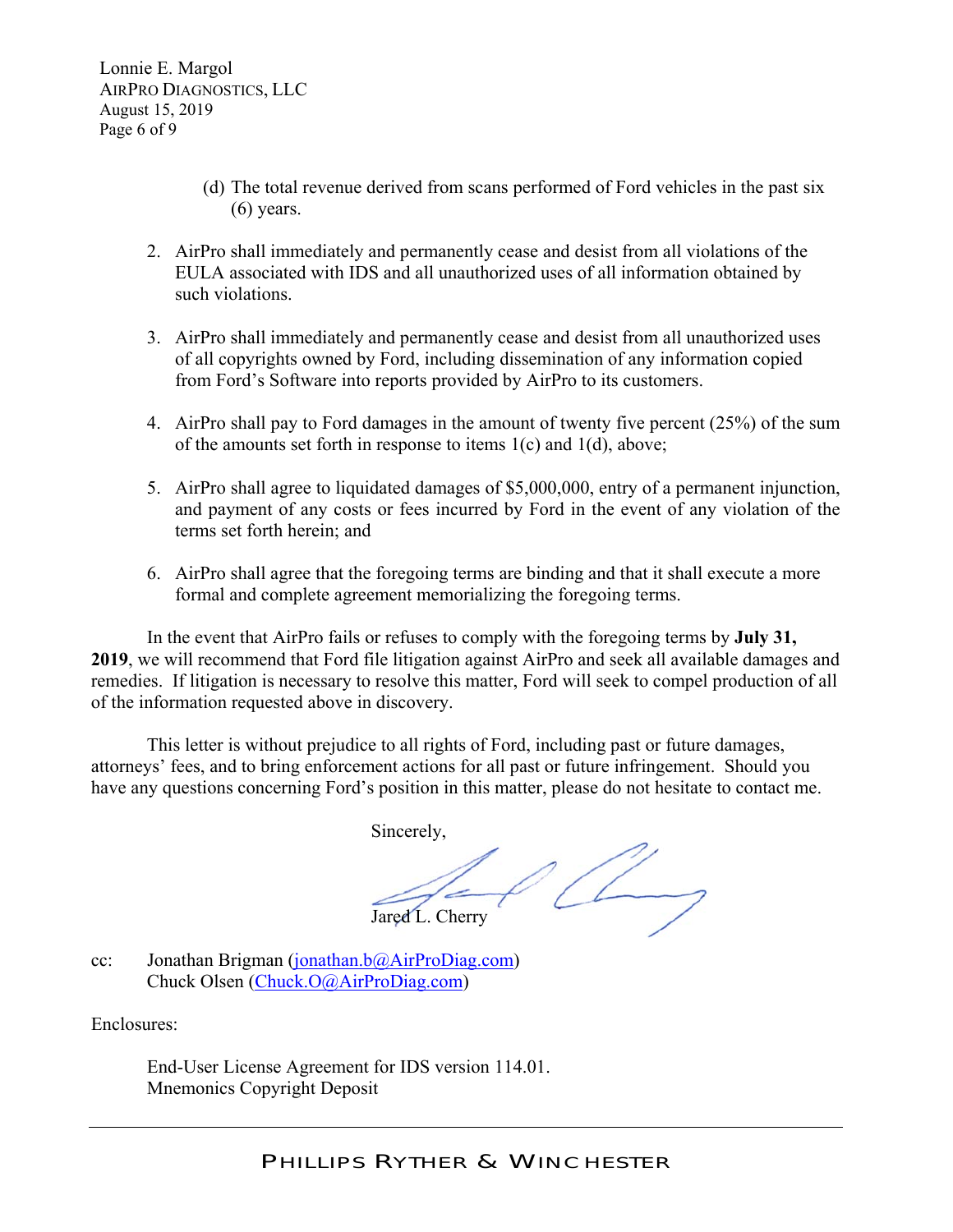Lonnie E. Margol AIRPRO DIAGNOSTICS, LLC August 15, 2019 Page 7 of 9

End-User License Agreement for Ford Integrated Diagnostic Software

#### IMPORTANT-READ CAREFULLY:

This End-User License Agreement (hereinafter called "EULA") is a legal agreement between YOU (either an individual or an entity) and Ford Motor Company and its subsidiaries (hereinafter called "FORD") for the Ford Motor Company Integrated Diagnostic Software product, which includes computer software and may include associated media, printed materials, and "online" or electronic documentation (collectively hereinafter called "Product"). An amendment or addendum to this EULA may accompany the Product.

YOU AGREE TO BE BOUND BY THE TERMS OF THIS EULA BY INSTALLING, COPYING, OR OTHERWISE USING THE PRODUCT. IF YOU DO NOT AGREE, DO NOT INSTALL OR USE THE PRODUCT.

### 1. GRANT OF LICENSE.

FORD grants YOU, the following rights provided that YOU comply with all terms and conditions of this EULA:

### a. Installation and Use.

YOU may install and use this Product only for Your internal use on Your premises for the direct repair of a vehicle and for no other purpose. The Product and related documentation may be copied by YOU in written or machine readable form in whole or in part solely for Your internal business use and for legitimate backup or archive purposes. All copies of the Product made by YOU will include any trademarks and copyright, confidential and proprietary notices that were on the downloaded copies of Product and associated documentation. To ensure access to current functionality YOU may be required to upgrade to new software versions as they are released. YOU may not install or use the Product on a virtual machine or any software system for emulating a hardware system.

### b. Storage/Network Use.

YOU may also store or install a copy of the Product on a storage device, such as a network server, used only to install or run the Product on Your other computers over an internal network.

#### c. Performance or Benchmark Testing.

YOU may not disclose the results of any benchmark test using the Product to any third party without FORD's prior written approval.

#### d. Reservation of Rights.

FORD reserves all rights not expressly granted to YOU in this EULA.

## 2. ADDITIONAL SOFTWARE.

This EULA applies to updates or supplements to the original Product provided by FORD, unless we provide other terms along with the update or supplement.

#### 3. LIMITATION ON REVERSE ENGINEERING, DECOMPILATION, AND DISASSEMBLY.

YOU may not reverse engineer, decompile, attempt to derive the source code of, modify, disassemble, or create derivative works using the Product or any update or part thereof, except and only to the extent that it is expressly permitted by applicable law not withstanding this limitation. Disassembly includes, but is not limited to data mining and use of robots or other automated data gathering and extraction techniques and methods.

## 4. TERMINATION AND TERM.

This agreement shall remain valid for the term identified at the time of purchase "Term".

YOU shall Reconfirm this License on a periodic basis as directed by FORD. Failure to Reconfirm shall result in immediate termination of this License without notice from FORD. Reconfirmation after such termination shall revive the License for the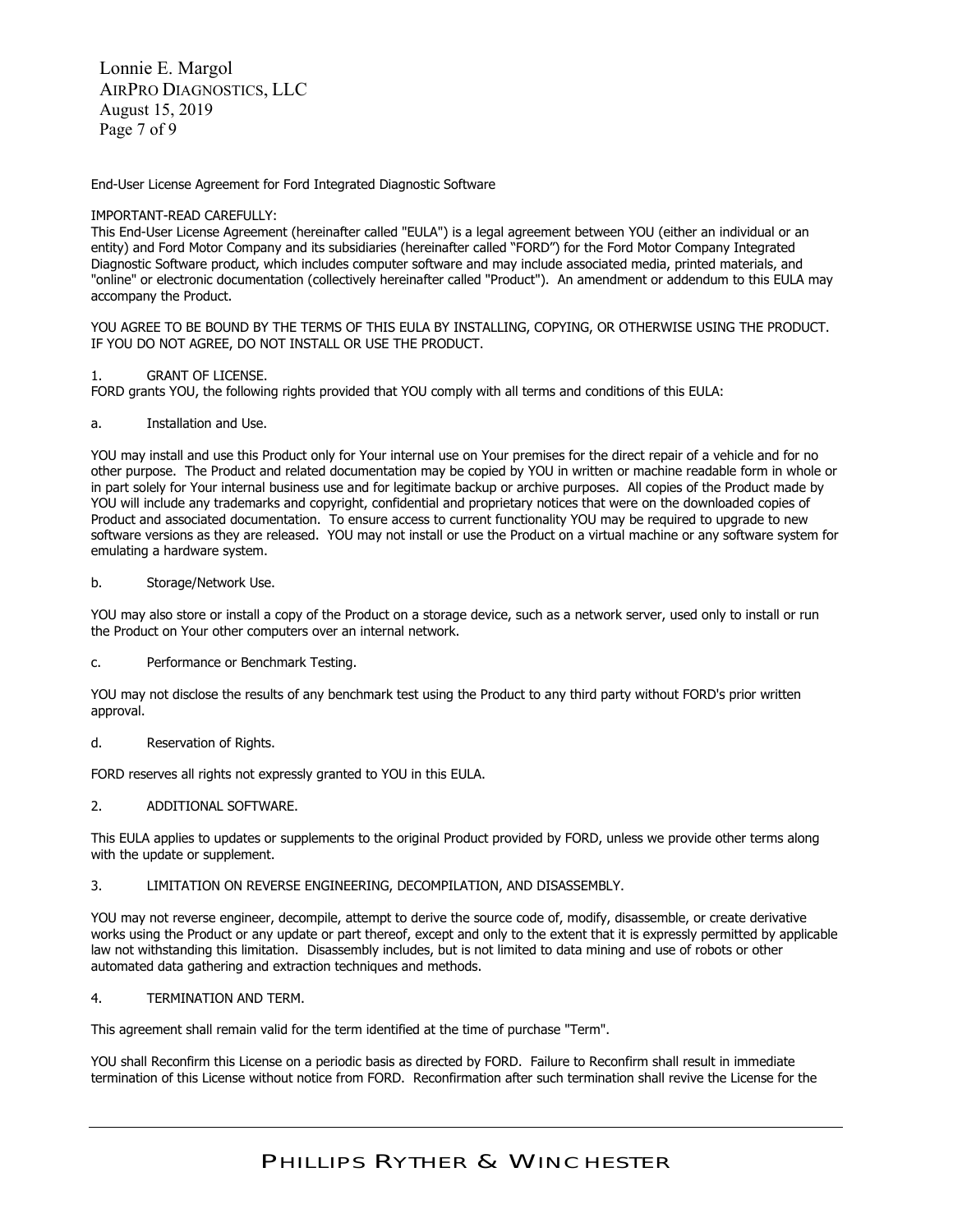Lonnie E. Margol AIRPRO DIAGNOSTICS, LLC August 15, 2019 Page 8 of 9

remaining period of the Term. However, in no event shall Reconfirmation extend the term of this License beyond that identified at the time of purchase.

The Ford Integrated Diagnostic Software is intended for use with only genuine Ford Vehicle Communication Module hardware. Use of the Ford Integrated Diagnostic Software with counterfeit Vehicle Communication Module hardware constitutes a breach of this EULA and may result in termination of this License.

YOU may terminate the License granted above at any time by providing written notice to FORD, at the address given above or as later directed by FORD, and complying with all other requirements of this Agreement.

FORD may terminate the License for Your breach of the terms and conditions of this Agreement upon giving notice to YOU at Your last noticed address, at least thirty (30) days prior to an effective date of termination and in a writing that specifies the nature of such breach. If YOU cure such breach prior to the effective date of termination, the License shall not terminate and will continue in full force and effect.

Immediately upon termination or expiration of the License, YOU shall remove all copies of the Product from Your computer equipment and, within thirty (30) days of such termination or expiration, return to FORD all copies of Confidential Information, including such software program(s) and associated documentation and data. The Licensee agrees to pay the Licensor a License Fee, as determined by the Licensor from time to time. For a period of two years after termination or expiration of the License, FORD or its designee may perform an audit of Your computer equipment to verify that YOU have removed the Product as required.

## 5. CONSENT TO USE OF DATA.

YOU agree that FORD may collect and use technical information provided as a part of support services related to the Product. FORD may combine this information with repair data collected elsewhere.

## 6. WARRANTY DISCLAIMER AND OTHER DISCLAIMERS.

(a) FORD provides the Product AS IS AND WITH ALL FAULTS. FORD MAKES NO REPRESENTATIONS OR WARRANTIES, EXPRESS OR IMPLIED. BY WAY OF EXAMPLE BUT NOT OF LIMITATION, FORD MAKES NO REPRESENTATIONS OR WARRANTIES OF MERCHANTABILITY OR FITNESS FOR ANY PARTICULAR PURPOSE. FORD SHALL IN NO EVENT BE LIABLE TO YOU, YOUR SUCCESSORS, OR A THIRD PARTY FOR ANY DAMAGES, WHETHER DIRECT OR INDIRECT, SPECIAL OR GENERAL, CONSEQUENTIAL OR INCIDENTAL, ARISING FROM ANY LOSS CLAIMED AS A RESULT OF THE USE OF THE PRODUCT AND RELATED DOCUMENTATION.

(b) FORD MAKES NO WARRANTY OR REPRESENTATION THAT THE PRODUCT CAN BE USED FOR ANY PARTICULAR FUNCTION OR THAT YOU HAVE THE ABILITY TO USE IT, AND FORD ASSUMES NO RESPONSIBILITY FOR THE SAFETY, QUALITY, DESIGN, SPECIFICATIONS, COMPLETENESS OR OTHER CHARACTERISTICS OF THE PERFORMANCE, OUTPUT OR END PRODUCT RESULTING FROM THE USE OF THE PRODUCT. YOUR USE OF THE PRODUCT WILL NOT DIMINISH YOUR OBLIGATIONS OR MITIGATE ANY FAILURES TO PERFORM SPECIFIC SERVICES UNDER ANY PURCHASE ORDER CONTRACTS ISSUED TO YOU BY FORD.

(c) NOTHING CONTAINED HEREIN SHALL BE CONSTRUED AS CONFERRING BY IMPLICATION, ESTOPPEL OR OTHERWISE THE INDEMNIFICATION OF YOU BY FORD AGAINST ANY CLAIM OF PATENT INFRINGEMENT, OR INFRINGEMENT OF ANY INTELLECTUAL PROPERTY RIGHTS, WHETHER OR NOT THE EXERCISE OF ANY RIGHT GRANTED HEREIN NECESSARILY EMPLOYS OR REQUIRES THE PRACTICE OF ANY EXISTING OR SUBSEQUENTLY ISSUED PATENT OR OTHER INTELLECTUAL PROPERTY RIGHT. THERE IS NO WARRANTY OR CONDITION OF TITLE, QUIET ENJOYMENT, QUIET POSSESSION, CORRESPONDENCE TO DESCRIPTION OR NON-INFRINGEMENT WITH REGARD TO THE PRODUCT.

## 7. LIMITATION OF LIABILITY AND REMEDIES.

Notwithstanding any damages that YOU might incur for any reason whatsoever (including, without limitation, all damages referenced above and all direct or general damages), the entire liability

of FORD and any of its agents under any provision of this EULA and Your exclusive remedy for all of the foregoing shall be limited to the greater of the amount actually paid by YOU for the Product or U.S.\$5.00. The foregoing limitations, exclusions and disclaimers

(including Section 6 above) shall apply to the maximum extent permitted by applicable law, even if any remedy fails its essential purpose.